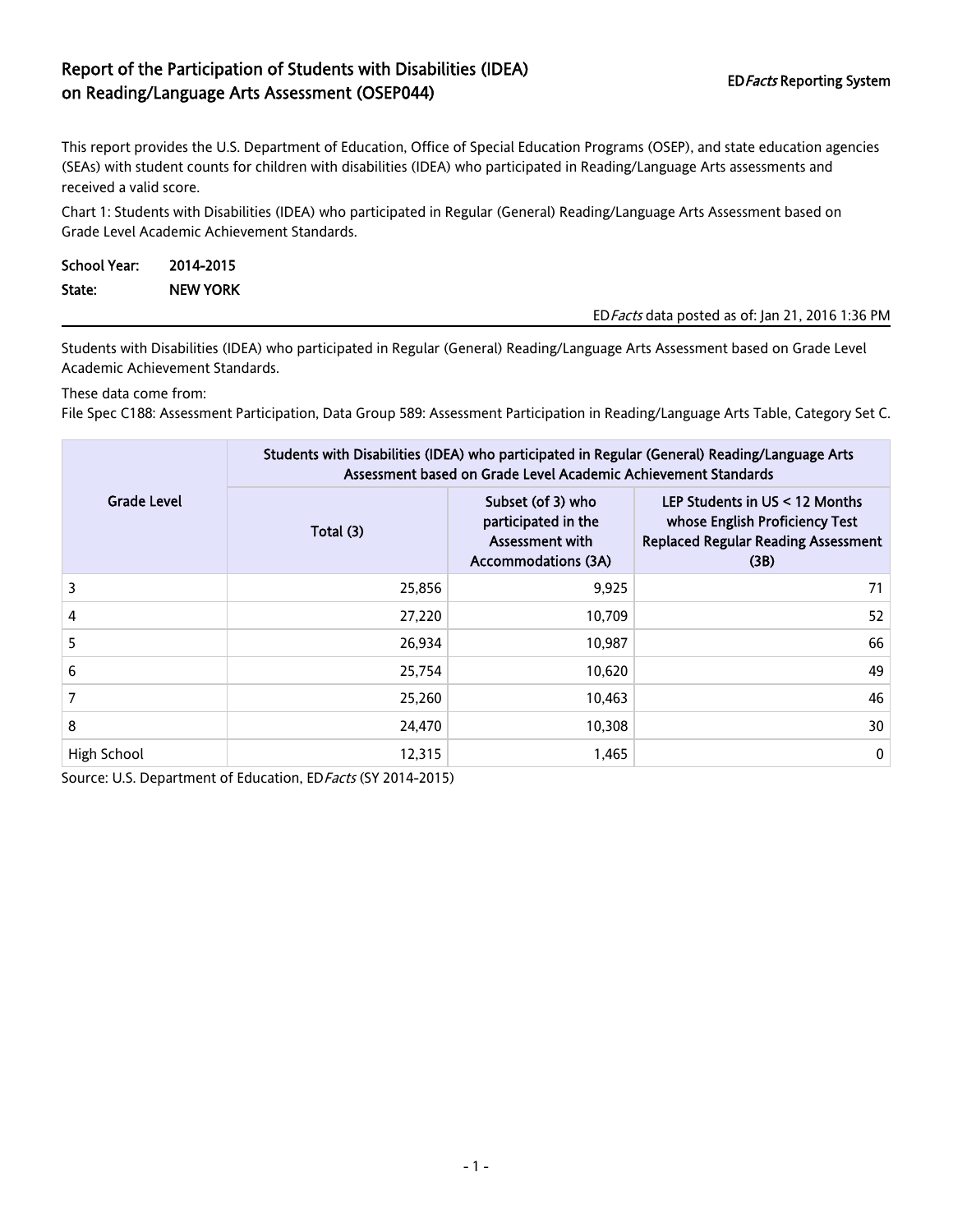## Report of the Participation of Students with Disabilities (IDEA) EDFacts Reporting System on Reading/Language Arts Assessment (OSEP044)

This report provides the U.S. Department of Education, Office of Special Education Programs (OSEP), and state education agencies (SEAs) with student counts for children with disabilities (IDEA) who participated in Reading/Language Arts assessments and received a valid score.

Chart 2: Students with Disabilities (IDEA) who participated in an Alternate Reading/Language Arts Assessments.

| <b>School Year:</b> | 2014-2015       |                                                  |
|---------------------|-----------------|--------------------------------------------------|
| State:              | <b>NEW YORK</b> |                                                  |
|                     |                 | ED Facts data posted as of: Jan 21, 2016 1:36 PM |

Students with Disabilities (IDEA) who participated in an Alternate Reading/Language Arts Assessments.

These data come from:

File Spec C188: Assessment Participation, Data Group 589: Assessment Participation in Reading/Language Arts Table, Category Set C.

|                    | Students with Disabilities (IDEA) who participated in an Alternate Reading/Language Arts Assessments |                                                                                                                                    |                                                                                                                              |                                                                                                                               |  |  |
|--------------------|------------------------------------------------------------------------------------------------------|------------------------------------------------------------------------------------------------------------------------------------|------------------------------------------------------------------------------------------------------------------------------|-------------------------------------------------------------------------------------------------------------------------------|--|--|
| <b>Grade Level</b> | Total (4)                                                                                            | Subset (of 4) whose<br><b>Alternate Assessment</b><br>was based on Grade<br>Level Academic<br><b>Achievement Standards</b><br>(AA) | Subset (of 4) whose<br><b>Alternate Assessment</b><br>was based on modified<br><b>Academic Achievement</b><br>Standards (4B) | Subset (of 4) whose<br><b>Alternate Assessment</b><br>was based on Alternate<br><b>Academic Achievement</b><br>Standards (4C) |  |  |
| 3                  | 2,612                                                                                                | 0                                                                                                                                  |                                                                                                                              | 2,612                                                                                                                         |  |  |
| 4                  | 2,834                                                                                                | 0                                                                                                                                  |                                                                                                                              | 2,834                                                                                                                         |  |  |
| 5.                 | 2,975                                                                                                | 0                                                                                                                                  |                                                                                                                              | 2,975                                                                                                                         |  |  |
| 6                  | 3,042                                                                                                | 0                                                                                                                                  |                                                                                                                              | 3,042                                                                                                                         |  |  |
| 7                  | 3,191                                                                                                | 0                                                                                                                                  |                                                                                                                              | 3,191                                                                                                                         |  |  |
| 8                  | 3,278                                                                                                | 0                                                                                                                                  |                                                                                                                              | 3,278                                                                                                                         |  |  |
| <b>High School</b> | 1,788                                                                                                | 0                                                                                                                                  |                                                                                                                              | 1,788                                                                                                                         |  |  |

 $1$ The column named 'Total (4)' is auto calculated from columns  $4A + 4B + 4C$ .

Source: U.S. Department of Education, ED Facts (SY 2014-2015)